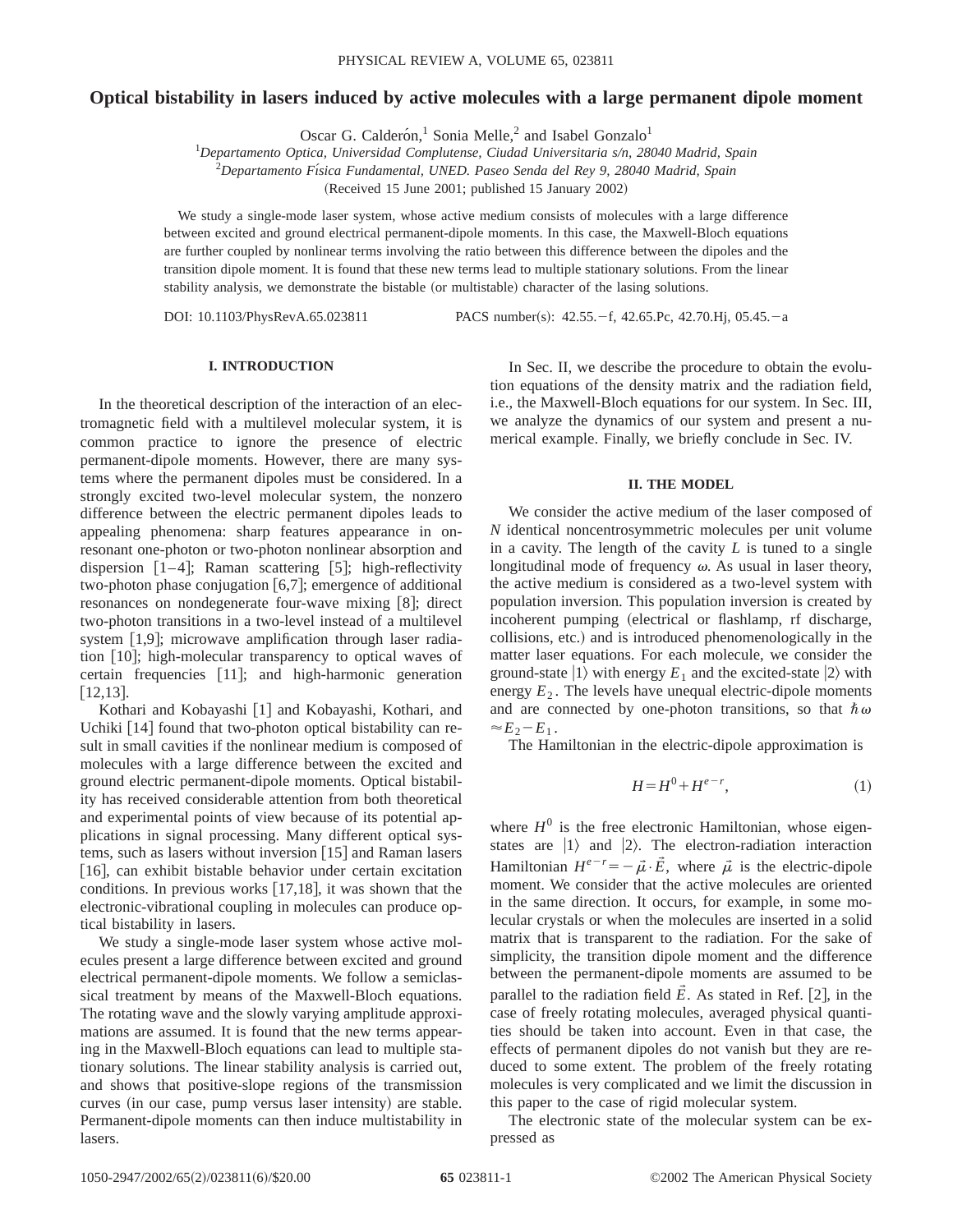OSCAR G. CALDERÓN, SONIA MELLE, AND ISABEL GONZALO PHYSICAL REVIEW A 65 023811

$$
|\psi(t)\rangle = C_1(t)e^{-iE_1t/\hbar}|1\rangle + C_2(t)e^{-iE_2t/\hbar}|2\rangle.
$$
 (2)

Let us write the total Hamiltonian in matrix form, with the choice  $\binom{1}{0}$  for the excited-state  $|2\rangle$ , and  $\binom{0}{1}$  for the groundstate  $|1\rangle$ ,

$$
H = \begin{pmatrix} E_2 - \mu_{22} E & -\mu_{21} E \\ -\mu_{12} E & E_1 - \mu_{11} E \end{pmatrix},
$$
 (3)

where  $\mu_{ij} \equiv \langle i | \mu | j \rangle$ . We can always choose  $\mu_{12}$  real, such that  $\mu_{21} = \mu_{12}$ . Note that the permanent dipoles  $\mu_{22}$  and  $\mu_{11}$ are in the diagonal terms. The expression of *H* written in terms of the Pauli matrices reads

$$
H = \frac{1}{2} [E_2 + E_1 - (\mu_{22} + \mu_{11}) E] \sigma_0 + \frac{1}{2} (\hbar \omega_{21} - \mu_p E) \sigma_3 - \mu_{12} E (\sigma_+ + \sigma_-),
$$
\n(4)

where  $\mu_p \equiv \mu_{22} - \mu_{11}$ ,  $\omega_{21} \equiv (E_2 - E_1)/\hbar$ ,  $\sigma_0$  is the unit matrix, and the Pauli matrices verify the commutation relations  $[\sigma_{\pm}, \sigma_3]=\pm 2\sigma_{\pm}$  and  $[\sigma_{+}, \sigma_{-}]=\sigma_3$ .

The aim of our development is to solve the evolution equation for the density matrix,  $i\hbar \partial \rho / \partial t = [H,\rho]$  $+i\hbar(\partial \rho/\partial t)_{rel}$ . The last term, introduced phenomenologically, takes into account the coherence and population relaxation rates. Now we follow the same procedure as in  $[9,13]$ , which consists of applying a series of unitary transformations in order to solve the evolution equation involving the permanent dipoles, in a simple way. If *U* is a unitary transformation and  $\rho^{(T)} = U \rho U^{-1}$ , then

$$
i\hbar \frac{\partial \rho^{(T)}}{\partial t} = [H^{(T)}, \ \rho^{(T)}] + i\hbar \left(\frac{\partial \rho^{(T)}}{\partial t}\right)_{\text{rel}},\tag{5}
$$

where

$$
H^{(T)} \equiv UHU^{-1} + i\hbar \frac{\partial U}{\partial t} U^{-1}.
$$
 (6)

The term  $i\hbar(\partial \rho^{(T)}/\partial t)_{rel}$  accounts for the transformed coherence and population relaxation rates and is added phenomenologically. Three of these unitary transformations are applied in the following succession. The first one,  $U_0$ , is used to eliminate the term with  $\sigma_0$  in the Hamiltonian of Eq. (4). It reads

$$
U_0 = \exp(\eta \sigma_0),\tag{7}
$$

with

$$
\eta = \frac{i}{2\hbar} \left[ (E_2 + E_1)t - (\mu_{22} + \mu_{11}) \int_0^t E(z, t') dt' \right], \quad (8)
$$

where the integration time *t* is assumed to be much smaller than the coherence and population decay times. Applying the transformation  $U_0$  to the Hamiltonian of Eq.  $(4)$ , we obtain from Eq.  $(6)$ ,

$$
H^{(0)} = \frac{1}{2} (\hbar \omega_{21} - \mu_p E) \sigma_3 - \mu_{12} E (\sigma_+ + \sigma_-). \tag{9}
$$

With a second unitary transformation, the explicit temporal dependence introduced by the field *E* in the diagonal elements can be eliminated. This transformation is defined as

$$
U_1 = \exp(\xi \sigma_3),\tag{10}
$$

with

$$
\xi \equiv \frac{i}{2\hbar} \bigg[ \hbar \omega_{21} t - \mu_p \int_0^t E(z, t') dt' \bigg]. \tag{11}
$$

In a similar way to the preceding case, we apply the transformation  $U_1$  to the Hamiltonian of Eq.  $(9)$ , and using  $U_1 \sigma_{\pm} U_1^{-1} = e^{\pm 2\xi} \sigma_{\pm}$ , we obtain

$$
H^{(1)} = -\mu_{12}E(\sigma_+e^{2\xi} + \sigma_-e^{-2\xi}) = -\mu_{12}E\begin{pmatrix} 0 & e^{2\xi} \\ e^{-2\xi} & 0 \end{pmatrix}.
$$
\n(12)

Before applying the third transformation, let us first evaluate these off-diagonal elements. The radiation field inside the medium can be expressed as

$$
E(z, t) = E_0^+(z, t)e^{-i(\omega t - kz)} + \text{c.c., } E_0^{(+)} = \frac{1}{2}E_0e^{i\varphi}, \tag{13}
$$

where c.c. denotes complex conjugation,  $E_0$  is the field amplitude, and  $\varphi$  its phase. Inserting the above expression of the field in Eq.  $(11)$  and carrying out the integral, we obtain from Eq.  $(12)$ ,

$$
H_{12}^{(1)} = -\mu_{12} E e^{-2\xi} = -\mu_{12} E \exp\left(-i\omega_{21} t + i\frac{\mu_p E_0}{\hbar \omega}\right)
$$

$$
\times \sin(\omega t - k_z - \varphi) + i\frac{\mu_p E_0}{\hbar \omega} \sin(k_z + \varphi)\Big).
$$
 (14)

Making use of  $exp(iq \sin \alpha) = \sum_{t=-\infty}^{\infty} J_l(q) exp(i l \alpha)$ , where  $J_l(q)$  is the *l*-order Bessel function, Eq. (14) becomes

$$
H_{12}^{(1)} = -\frac{\mu_{12}}{2} E_0 \exp(iq \sin(kz+\varphi)) \Biggl[ \sum_{l=-\infty}^{\infty} J_l(q) \exp[i(l+1) \times (\omega t - kz - \varphi) - i\omega_2 t] + \sum_{l=-\infty}^{\infty} J_l(q) \exp[i(l-1) \times (\omega t - kz - \varphi) - i\omega_{21} t] \Biggr],
$$
 (15)

where the argument  $q = \mu_p E_0 /(\hbar \omega)$ . At this point, we apply the rotating-wave approximation. Assuming the one-photon resonance condition  $\omega \approx \omega_{21}$ , we only retain the terms with  $l=0$  in the first series and the terms with  $l=2$  in the second series. Equation  $(15)$  can then be written as

$$
H_{12}^{(1)} = -\mu_{\text{eff}}(E_0^{(+)})^* e^{i\Phi},\tag{16}
$$

where

$$
\Phi = q \sin(kz + \varphi) - kz - (\omega_{21} - \omega)t, \qquad (17)
$$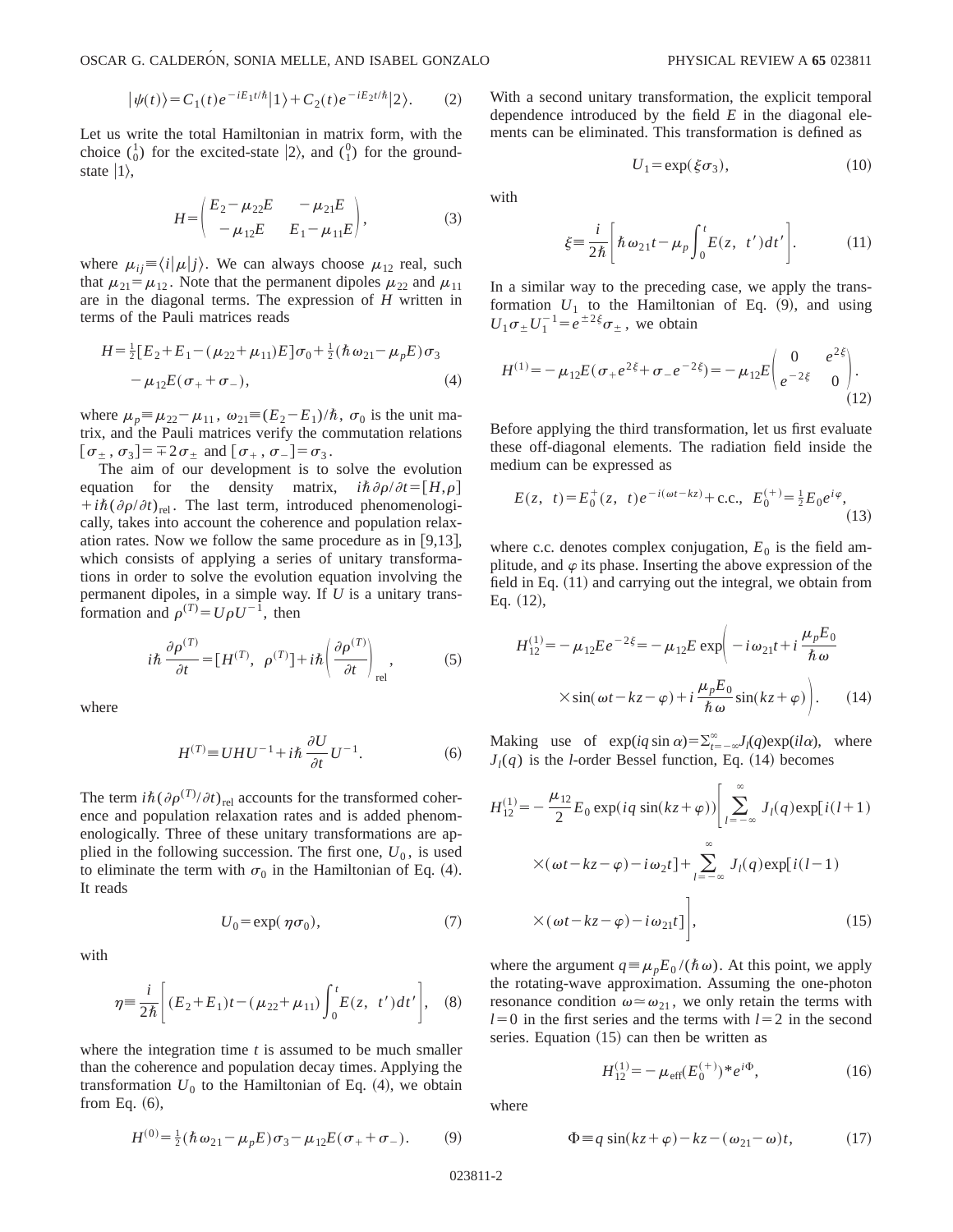and

$$
\mu_{\text{eff}} \equiv \mu_{12} [J_0(q) + J_2(q)] = \mu_{12} \frac{2J_1(q)}{q} \tag{18}
$$

is the effective transition dipole moment for the two-level transformed system. It is field dependent and involves the difference between the permanent-dipoles  $\mu_p$ . Note that for values of  $q$ , making  $J_1$  zero, the transition is inhibited while it is enhanced for values of  $q$  making  $J_1$  maximum. In the case of equal permanent-dipole moments,  $\mu_p=0$ , the effective dipole reduces to the usual transition dipole moment  $\mu_{12}$ , as expected.

In order to eliminate the explicit temporal dependence in the elements of  $H^{(1)}$ , we consider the third unitary transformation

$$
U_2 = \exp\left(i\frac{\Phi}{2}\sigma_3\right),\tag{19}
$$

where  $\Phi$  is given by Eq. (17). Following a procedure analogous to that followed for the other transformations, the Hamiltonian  $H^{(1)}$  becomes

$$
H^{(2)} = \begin{pmatrix} \frac{\hbar}{2} (\omega_{21} - \omega) & -\omega_{\text{eff}} E_0^{(+)} \\ -\mu_{\text{eff}} (E_0^{(+)})^* & -\frac{\hbar}{2} (\omega_{21} - \omega) \end{pmatrix} .
$$
 (20)

The transformed density matrix then satisfies  $i\hbar \partial \rho^{(2)}/\partial t$  $= [H^{(2)}, \rho^{(2)}] + i\hbar (\partial \rho^{(2)}/\partial t)_{\text{rel}}$ , and the evolution equations of the molecular system read

$$
\frac{\partial \rho_{21}^{(2)}}{\partial t} = -\gamma_{\perp} \rho_{21}^{(2)} - i(\omega_{21} - \omega) \rho_{21}^{(2)} - i \frac{\mu_{\text{eff}}}{\hbar} E_0^{(+)} \rho_D^{(2)},\tag{21}
$$

$$
\frac{\partial \rho_D^{(2)}}{\partial t} = -\gamma_{\parallel} \left[ (\rho_D^{(2)} - \rho_{D0}) + i \frac{2\mu_{\text{eff}}}{\hbar} \left[ E_0^{(+)} \rho_{12}^{(2)} - (E_0^{(+)})^* \rho_{21}^{(2)} \right] \right],
$$
\n(22)

where  $\rho_D^{(2)} \equiv \rho_{22}^{(2)} - \rho_{11}^{(2)}$  is the population inversion. The stationary value of  $\rho_D$  in absence of radiation is  $\rho_D = \rho_{D0}$ , where  $\rho_{D0}$  is the population inversion induced by the pumping. Note that the diagonal terms of the density matrix remain invariant under the applied transformations ( $\rho_D$  $= \rho_D^{(2)}$ ). The quantities  $\gamma_{\parallel}^{-1}$  and  $\gamma_{\perp}^{-1}$  are the population (diagonal) and coherent (off-diagonal) relaxation times, respectively. They are introduced phenomenologically.

The response of the medium to an electromagnetic field is characterized by the induced polarization  $P(z, t)$ , which acts as a source term in the Maxwell wave equation. The polarization is given by

$$
P(z, t) = N \operatorname{Tr}(\mu \rho) = N[\mu_{22} \rho_{22} + \mu_{11} \rho_{11} + \mu_{12} (\rho_{21} + \rho_{12})].
$$
\n(23)

The matrix elements of  $\rho$  can be expressed in terms of those of  $\rho^{(2)}$  by applying the inverse transformations,  $\rho$  $= U_0^{-1} U_1^{-1} U_2^{-1} \rho^{(2)} U_2 U_1 U_0$ . Disregarding the static polarization, we obtain for the oscillating contribution,

$$
P(z,t) \equiv N[\mu_{12}(\rho_{21} + \rho_{12})]
$$
  
=  $N\mu_{12}\rho_{21}^{(2)} \exp(-2\xi - i\Phi) + \text{c.c.}$   
=  $N\mu_{12}\rho_{21}^{(2)} \left\{ \sum_{l=-\infty}^{\infty} J_l(q) \exp[i(l-1)(\omega t - kz)] \right\}$   
 $\times \exp(-i\varphi l) + \text{c.c.}$  (24)

The polarization of a molecular system with permanentdipole moments can then oscillate at frequencies  $\omega$ ,  $2\omega$ ,  $3\omega$ , etc., provided that a radiation field of frequency  $\omega$  interacts with it. Here, we are interested in the polarization oscillating at frequency  $\omega$ . This polarization can be written as  $P^{(1)}(z,t) = P_0^+(z,t) \exp\{-i(\omega t - kz)\} + \text{c.c., where } P_0^+(z,t)$  is the slowly varying amplitude of the polarization. This amplitude can be obtained from Eq.  $(24)$  by retaining the terms with  $l=0$  and 2, that is,

$$
P_0^{(+)}(z, t) = N\mu_{12}[\rho_{21}^{(2)}J_0(q) + \rho_{12}^{(2)}J_2(q)\exp(2i\varphi)].
$$
\n(25)

The behavior of the radiation inside the medium is described by the Maxwell wave equation which, under the slowly varying amplitude approximation and leaving out the transversal character of the radiation field, can be written as

$$
\frac{\partial E_0^+}{\partial t} = -\kappa E_0^{(+)} + \frac{i\omega}{2\epsilon_0} P_0^{(+)},\tag{26}
$$

where  $P_0^+(z,t)$  is given by Eq. (25) and  $\kappa$  stands for the effective cavity losses. To obtain dimensionless and simplified equations, we define the dimensionless detuning  $\Delta$  $\equiv (\omega_{21} - \omega)/\gamma_{\perp}$ , the normalized pump  $r = N\omega \mu_{12}^2 \rho_{D0}$  $(2\hbar \epsilon_0 \gamma_+\kappa)$ , and the following variable changes:

$$
E_0^{(+)} = \frac{\hbar \sqrt{\gamma_{\parallel} \gamma_{\perp}}}{2 \mu_{12}} E_s,
$$
  

$$
\rho_{21}^{(2)} = -\frac{i}{2} \sqrt{\frac{\gamma_{\parallel}}{\gamma_{\perp}}} \frac{\rho_{D0}}{r} P_s,
$$
 (27)  

$$
\rho_D^{(2)} = \frac{\rho D_0}{r} D_s,
$$

where  $E_s$ ,  $P_s$ , and  $D_s$  are the dimensionless magnitudes. In terms of these variables, Eqs.  $(21)$ ,  $(22)$ , and  $(26)$  finally can be written as

$$
\frac{\partial E_s}{\partial t} = -\kappa [E_s - J_0(q) P_s + J_2(q) P_s^* e^{2i\varphi}],\tag{28}
$$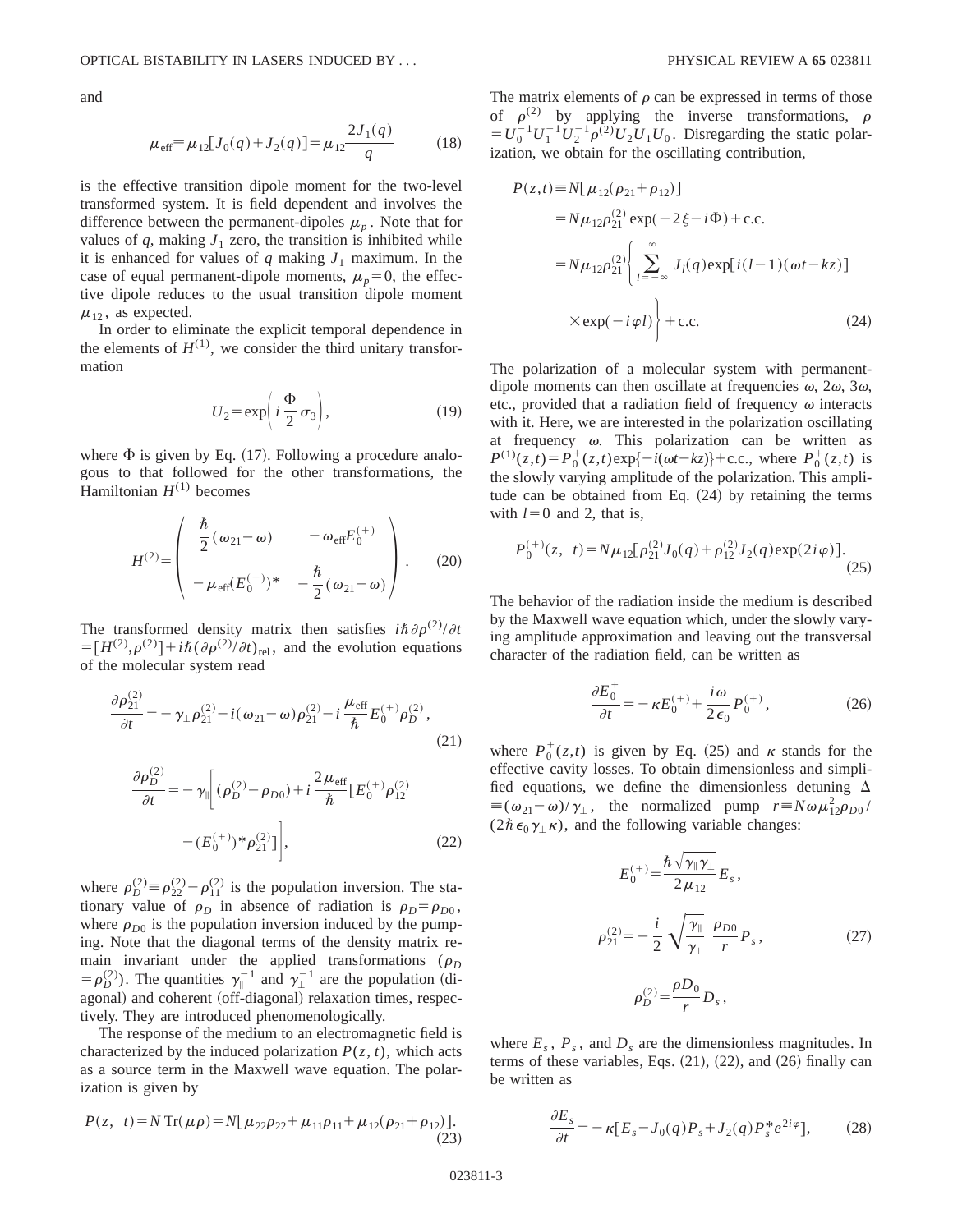$$
\frac{\partial P_s}{\partial t} = -\gamma_\perp [(1+i\Delta)P_s - [J_0(q) + J_2(q)]D_s E_s], \quad (29)
$$

$$
\frac{\partial D_s}{\partial t} = -\gamma_{\parallel} \left[ D_s - r + \frac{[J_0(q) + J_2(q)]}{2} (E_s^* P_s + E_s P_s^*) \right],
$$
\n(30)

where  $q = \mu_p E_0 /(\hbar \omega) = \beta |E_s|$ , with  $\beta = (\mu_p / \lambda)$  $\mu_{12}$ )( $\sqrt{\gamma_1 \gamma_2/\omega_2}$ ). These equations are similar to the complex Lorenz equations except for the nonlinear field dependence due to the Bessel functions.

### **III. DYNAMICS OF THE SYSTEM**

In order to simplify the analysis of the system, we assume perfect resonance ( $\Delta=0$ ), and that the decay times  $\gamma_{\perp}^{-1}$  and  $\gamma_{\parallel}^{-1}$  are shorter than the decay time of the electric-field  $\kappa^{-1}$ . We can then apply the adiabatic approximation to the matter Eqs. (29) and (30). That is, we make  $\partial_t P_s = \partial_t D_s = 0$ , and insert the result in the field equation  $(28)$  to obtain, after a straightforward calculation, the evolution equation of the laser intensity  $I = |E_s|^2$ ,

$$
\frac{dI}{d\tau} = \left[ -1 + \frac{r[J_0(q)^2 - J_2(q)^2]}{1 + [J_0(q) + J_2(q)]^2 I} \right] I,\tag{31}
$$

where  $\tau=2 \kappa t$  is the dimensionless time and  $q = \beta \sqrt{I}$ .

#### **A. Analysis of the stationary solutions**

Equation  $(31)$  has the trivial stationary solution  $I=0$ , (no laser emission). If we analyze the stability of this trivial solution, we find that it becomes unstable at  $r > 1$ . The usual laser threshold  $r=1$  is then not modified by the presence of the permanent-dipole moments. Above this threshold value, the laser emission takes place and the stationary solution  $I_0$ verifies

$$
r = \frac{1 + [J_0(q_0) + J_2(q_0)]^2 I_0}{J_0(q_0)^2 - J_2(q_0)^2},
$$
\n(32)

with  $q_0 = \beta \sqrt{I_0}$ . The gain curve given by Eq. (32), i.e., pump versus stationary laser intensity, is shown in Fig. 1. We begin to see multiple stationary laser solutions appear in greater numbers as the pump *r* becomes larger and larger. The multiplicity in the solutions is induced by the behavior of the Bessel functions, whose presence is due to the difference between the excited and ground permanent-dipole moments. In fact, the different solution branches are separated by the zeros of the term  $J_0(q_0)^2 - J_2(q_0)^2$ , as indicated in Eq. (32). In order to obtain a three-valued solution, for example, the value of  $q_0$  must be greater than approximately four, so that the term  $J_0(q_0)^2 - J_2(q_0)^2$  surpasses the first two zeros. Such a value of  $q_0$  implies, in general, a large difference between the permanent-dipole moments  $\mu_n$ .

Let us now analyze the stability of the lasing solutions  $I_0$ . Using standard linear-stability methods, we introduce a small perturbation in the solution given by Eq.  $(32)$ , so that  $I=I_0$  $\theta + \delta I$ . The linearized equation obtained for the perturbation is



FIG. 1. General shape of the dimensionless pumping *r* versus stationary dimensionless intensity  $I_0$ , for  $\beta=0.1$ . Multiple stationary solutions are shown.

$$
\frac{d}{d\tau}\frac{\delta I}{d\tau} = -\frac{I_0}{r} \left[ 1 + \frac{2r[J_1(q_0)^2 - J_2(q_0)^2]}{I_0[J_0(q_0)^2 - J_2(q_0)^2]} \right] \delta I. \tag{33}
$$

Since the term between the large square brackets in Eq.  $(33)$ is the derivative of Eq.  $(32)$ , that is,

$$
\frac{dr}{dI_0} = 1 + \frac{2r[J_1(q_0)^2 - J_2(q_0)^2]}{I_0[J_0(q_0)^2 - J_2(q_0)^2]},
$$
\n(34)

we can rewrite Eq.  $(33)$  as

$$
\frac{d}{d\tau}\frac{\delta I}{d\tau} = -\frac{I_0}{r} \left( \frac{dr}{dI_0} \right) \delta I.
$$
 (35)

Therefore, the stability of the different lasing solutions  $I_0$ depends on the sign of the slope  $dr/dI_0$ . When the slope is positive, the perturbation  $\delta I$  in Eq.  $(35)$  decays to zero and therefore the corresponding solution is stable. On the other hand, when the slope is negative, the perturbation grows exponentially and the solution is then unstable. This is the wellknown criterion in most cases of optical bistability. It is then shown that the presence of permanent dipoles can induce one-photon bistability (or multistability) in lasers.

### **B. Numerical example**

We now consider:  $\omega_{21} = 10^{14} \text{ s}^{-1}$ ,  $\gamma_{\parallel}^{-1} = 10^{-10} \text{ s}$ , a shorter value, as usual, for the decoherence time  $\gamma_1^{-1} = 10^{-12}$  s, and  $\mu_p/\mu_{12}$ =100 (e.g.,  $\mu_p$ =50 D,  $\mu_{12}$ =0.5 D). For these values,  $\beta = (\mu_p / \mu_{12})(\sqrt{\gamma_\perp \gamma_\parallel}/\omega) \approx 0.1$ . We recall that  $q_0$  $= \beta \sqrt{I_0}$ . The gain curve, i.e., pump versus stationary laser solution, is shown in Fig. 2, where we can see the first three stationary solution branches, only two of them being stable. Therefore, bistability is taking place. For these parameter values, and  $q_0$  of the order of four (as stated above), the intensity values  $I_0$  are of the order of GW/cm<sup>2</sup>.

The active molecules suitable to show this behavior, must have a large difference between their permanent-dipole moments. These types of molecules are, in general, organic compounds with high polarizabilities, presenting significant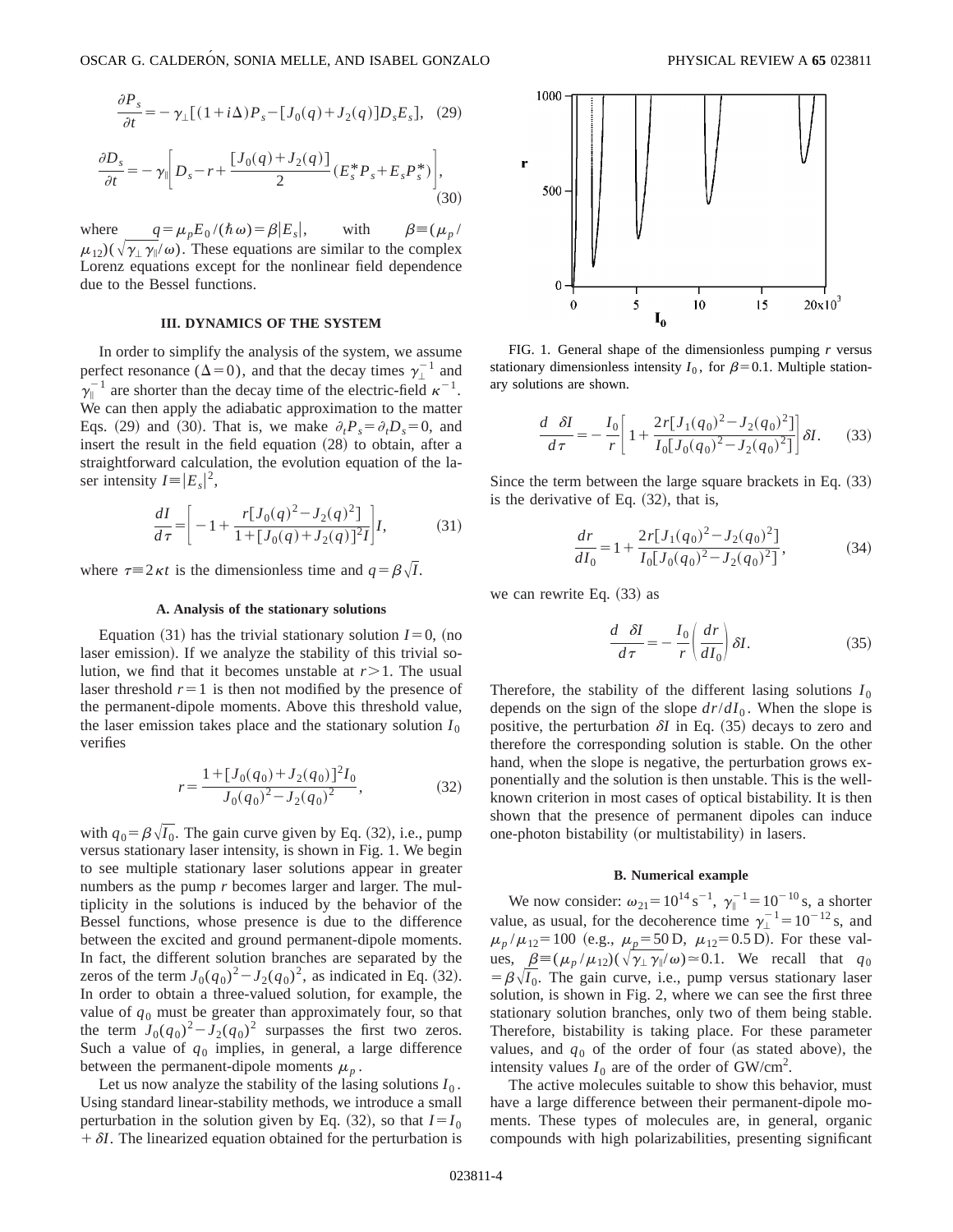

FIG. 2. Dimensionless pumping *r* versus stationary dimensionless intensity  $I_0$  for the parameter  $\beta = 0.1$ . For  $r = 150$ , the three stationary solutions  $I_0^{(I)}$ ,  $I_0^{(II)}$ , and  $I_0^{(III)}$  are shown.

nonlinear optical properties  $[12,19]$  and large optical damage thresholds  $[20]$ .

To observe the bistable behavior of our system, the Eq.  $(31)$  is solved numerically with the above-mentioned values and  $r=150$ . The corresponding three stationary solutions,  $I_0^{(I)}$ ,  $I_0^{(II)}$ ,  $I_0^{(III)}$ , are plotted in a graph (see Fig. 2). The temporal variation of the laser intensity, for different initial conditions, is shown in Fig. 3. The intensity reaches the stable solution  $I_0^{(I)}$  or  $I_0^{(II)}$  depending on the initial condition considered. This result demonstrates the bistable behavior of this system.

Each of the stable solutions (point attractors) is encompassed by a region called a basin of attraction. All the initial conditions  $I(\tau=0)$  in the basin, converge on the enclosed point attractor. From the study of basins of attraction in our bistable system, we found that the stationary solution branch with negative slope is the separatrix, delimiting the two basins of attraction.

### **IV. CONCLUSIONS**

We have studied a single-mode laser system where the two-level active molecules have unequal permanent-dipole moments. As in  $[3,9]$ , this type of system can be described by means of an effective transition dipole moment depending on the  $J_1(q)$  Bessel function. The transition is then inhibited at the zeros of  $J_1$  and enhanced at the maxima of  $J_1$ .

In our case, the argument of the Bessel function is given by  $q = \mu_p E_0 /(\hbar \omega) = (\mu_p / \mu_{12})(\sqrt{\gamma_\perp \gamma_\parallel / \omega})|E_s|$ . It depends on the field amplitude  $E_0$  (or the normalized amplitude  $|E_s|$ ),



FIG. 3. Dimensionless laser intensity *I* versus dimensionless time,  $\tau=2\kappa t$ , for different initial conditions. The values of the parameters are  $\beta$ =0.1 and *r* = 150. The two stable solutions *I*<sup>(*I*)</sup> and  $I_0^{(III)}$ , and the unstable one  $I_0^{(II)}$ , are also shown (dotted lines).

and the difference of the permanent-dipoles  $\mu_p$ . It is found that the Maxwell-Bloch equations are further coupled by nonlinear terms involving Bessel functions of argument *q*. The well-known laser threshold (normalized pumping  $r=1$ ) is not modified. However, for higher values of *r*, the new terms can lead to multiple stationary lasing solutions. The multiplicity of the solutions as well as their intensities increase with the pumping.

The linear analysis of the stability shows that the positiveslope regions of the transmitted curves (in our case, pumping versus laser intensity) are stable. It is then shown that the difference between the excited and ground electric permanent-dipole moments can induce multistability in lasers. Organic compounds with large dipole moments and high damage thresholds are suitable for this type of lasers.

For the pumping value  $r=150$ , three stationary lasing solutions, two of them stable, are found. The ratio between the difference of the dipoles and the transition dipole moment is considered to be 100. The lasing intensity is then of the order of GW/cm<sup>2</sup>. The temporal variation of the intensity, to reach the stable states, is shown numerically for different initial conditions. It is found that the branch of the unstable stationary solution separates the two basins of attraction.

### **ACKNOWLEDGMENT**

This work was supported by Project No. BFM2000-0796 (Spain).

- [1] N. C. Kothari and T. Kobayashi, IEEE J. Quantum Electron. **20**, 418 (1984).
- [2] T. Hattori and T. Kobayashi, Phys. Rev. A 35, 2733 (1987).
- [3] M. A. Kmetic and W. J. Meath, Phys. Rev. A 41, 1556 (1990).
- [4] R. Bavli and Y. B. Band, Phys. Rev. A 43, 5039 (1991).
- [5] R. Bavli, D. F. Heller, and Y. B. Band, Phys. Rev. A 41, 3960  $(1990).$
- @6# M. A. Anto´n and I. Gonzalo, J. Opt. Soc. Am. B **8**, 1035

 $(1991).$ 

- @7# C. Hoerner, J. P. Lavoine, and A. A. Villaeys, Phys. Rev. A **48**, 1564 (1993).
- [8] M. C. Bessega, J. L. Paz, A. J. Hernández, and A. E. Cárdenas, Phys. Lett. A **206**, 305 (1995).
- [9] M. A. Antón and I. Gonzalo, IEEE J. Quantum Electron. 31, 1088 (1995).
- [10] V. P. Gavrilenko and E. Oks, Phys. Rev. Lett. **74**, 3796 (1995).